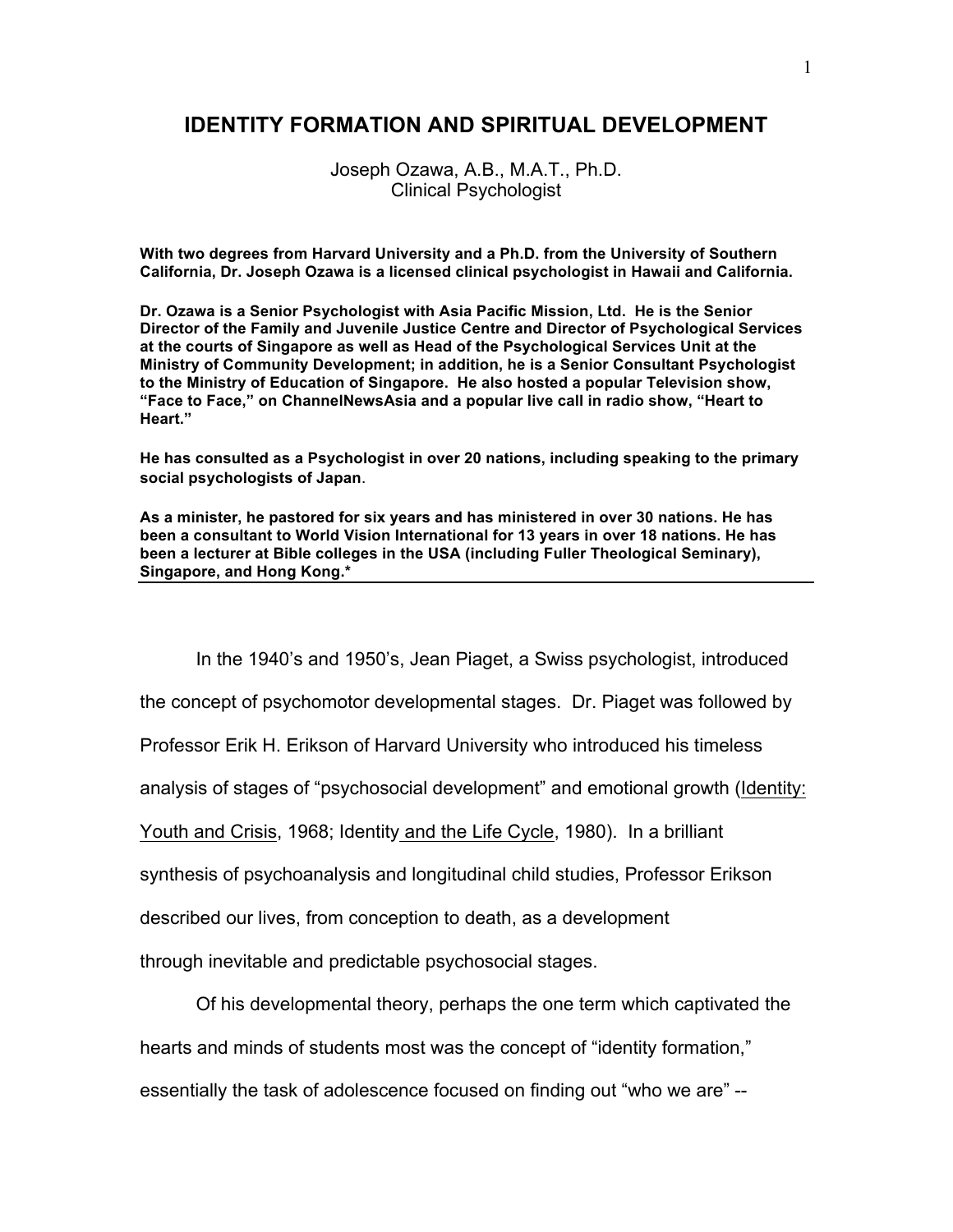linking each person's unique values within the context of a unique history of a unique peoples.

Those who successfully navigate the identity stage result in personalities capable of later maturity and growth (called, "ego synthesis"). Those who cannot form a viable identity have an "identity crisis" or "identity diffusion" which is a shrinking away, a withdrawal from making definitive choices about one's future, careers, values, or relationships. For these people, growth is cut short. They cannot develop careers nor life trajectories. Further, they cannot effectively move on to the next stage of development which is "intimacy" the bonding which leads to adult love and the formation of families. The term, "identity crisis" became a popular term used by generations of psychologists and psychotherapists.

As a clinical psychologist for over 25 years in 3 countries, I have found this issue of identity formation to be instrumental in the emotional well being of people everywhere. Fundamentally, I have found that we must all uncover, even "re-cover" who we are in order to become essentially emotionally healthy and productive.

I believe that this essential search for identity is elemental. It can lead an adoptive child to search for his / her natural parents. This deep drive to capture roots was seen in the popularity of Alex Haley's "roots" (1977), the story of an African-American searching for his ancestral roots in the African continent. As a "*sansei*" (third-generation Japanese-American), I too began a journey of re-discovery which eventually led me to my ancestral homeland at the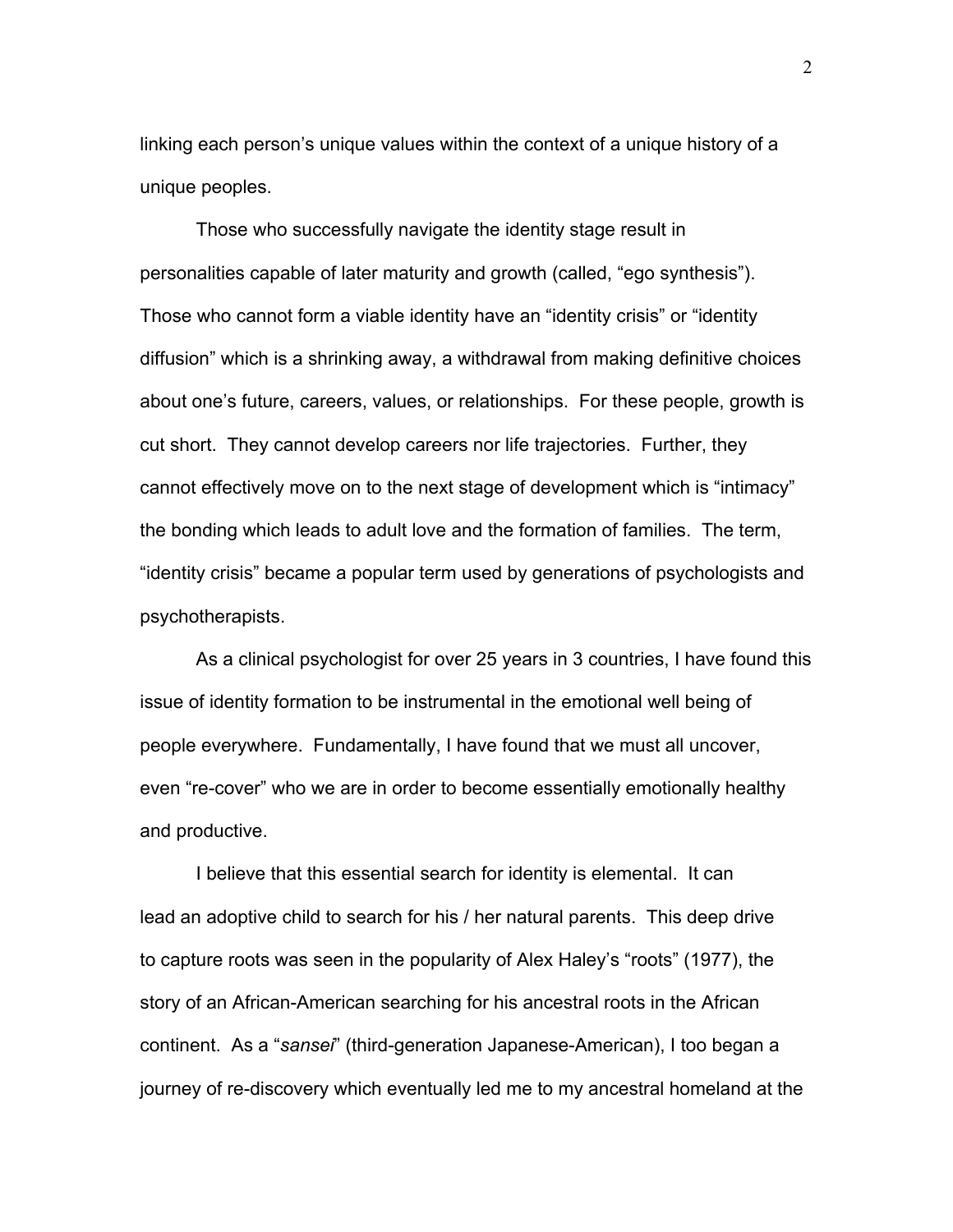base of Mount Fuji in Shizuoka, Japan. I'm reminded of Moses, a Hebrew hidden in the royal Egyptian household, who forfeited his powerful and luxurious life to stop the beating by an Egyptian of "one of his own people" (Exodus 2:11), a Hebrew slave. The deep search for identity by Moses was eventually linked to his epic role as liberator of his people.

In this sense, when external countries "colonize" another nation and impose "foreign-ness" upon another nation, the result is a crisis of identity or identity diffusion (to use Erikson's term). One only need recall Mahatma Gandhi (1969-1948), the "father of India" who was a lawyer educated in Britain but who eventually lived on a traditional Indian *"ashram*" and became a symbol of India by wearing only a traditional Indian "*dhoti"* loincloth and weaving at a loom, or *"charka*." His entire nation found the validity of its non-colonial identity.

Years ago, I was in a remote Kelabit village in the highlands of Borneo and met a "Christian" villager who was thrilled that I was from America. He sat me down in his "longhouse" and started up his diesel generator and videotelevision player! He then went into another room and emerged in a white suit with his hair slicked back (he had previously been wearing shorts and had had no shirt on). As the Kelabit tribesman saw my startled look, he put on a VCR and played a video of one of Benny Hinn's crusades. Through a translator, the villager said, "You see I bought this white suit and look at me! I'm going to be a great Christian pastor like the famous Benny Hinn!"

How many millions of people in the world have surrendered their identities in the belief that to have spiritual validity, a person must abandon, even deny his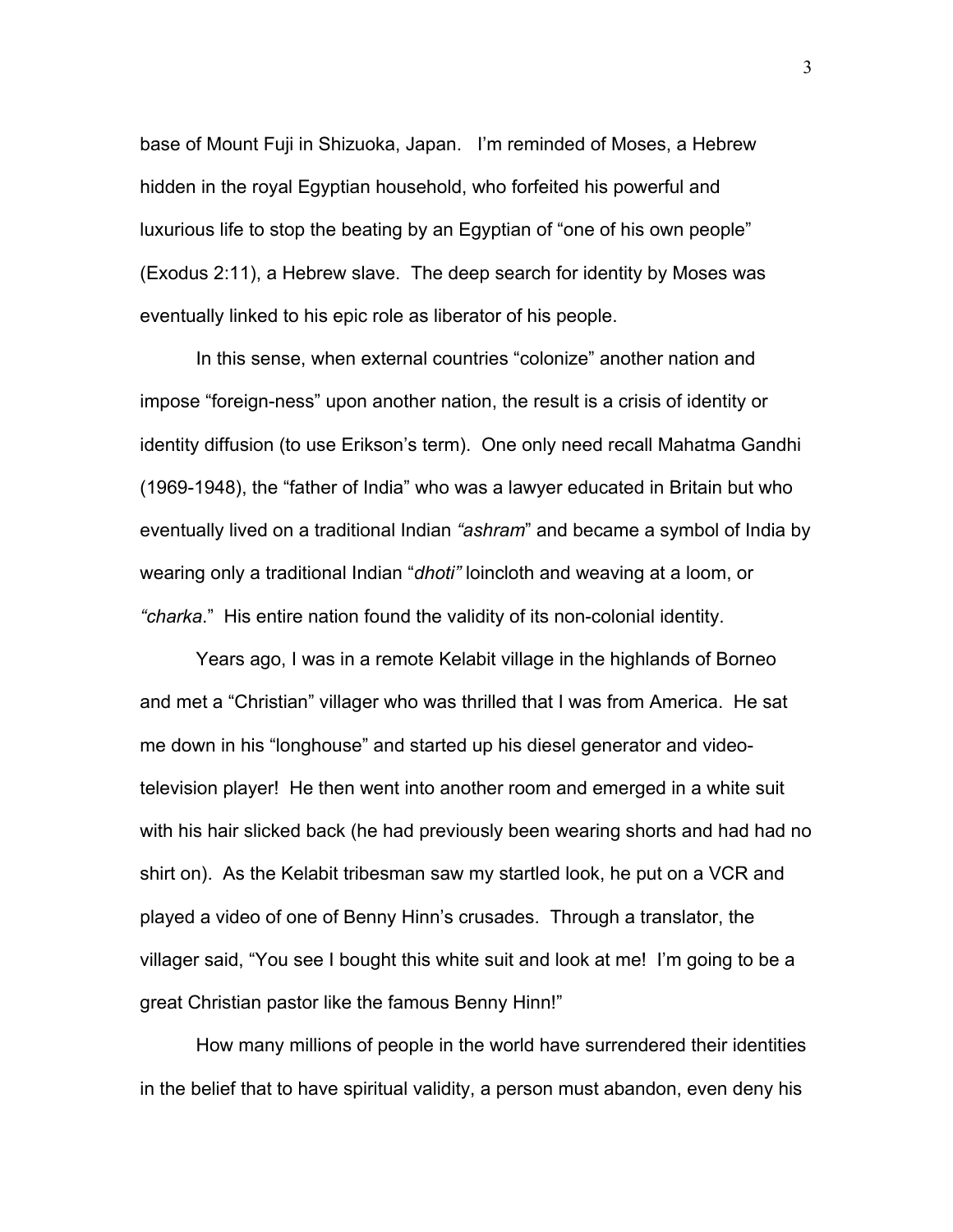or her cultural, historical, and traditional ways in favor of foreign cultures and ways? I am reminded of being in Africa where impoverished villagers who wore very little because of the heat, would walk miles barefooted then at the door to their church (which looked like a traditional American New England country church) would put on leather shoes, dresses, and Western suits. Once the service ended, they would undress for their long and dusty trek back to their villages with their Sunday garb neatly folded, bundled, and balanced upon their heads. Similarly, I have seen rural Japanese who normally eat rice, drink rice wine, *sake*, or green tea served in exquisitely crafted ceramics, sit on *tatami*  mats without shoes, and wear loosely fitting clothes go to church on Sundays. There they would sit uncomfortably in wooden pews in their shoes, suits, ties, and Western dresses, and sing Western hymns with Western melodies all accompanied by an organ imported from America; this would be followed by taking a communion of bread and red wine served in a silver chalice (imported from Europe).

To some seminary scholars, the process of finding appropriate culturalhistorical roots is called, "contextualization." Don Richardson (Peace Child; Eternity in Their Hearts) used the term, "redemptive analogies" to describe how we can find some practice or understanding embedded in a culture to communicate the gospel of Jesus Christ. The  $21<sup>st</sup>$  chapter of Acts is a provocative narrative of the conflicts Paul (previously known as the Jewish leader, Saul) had in dealing with whether circumcision was essential to a saving faith. Paul questioned the belief that "unless you are circumcised…you cannot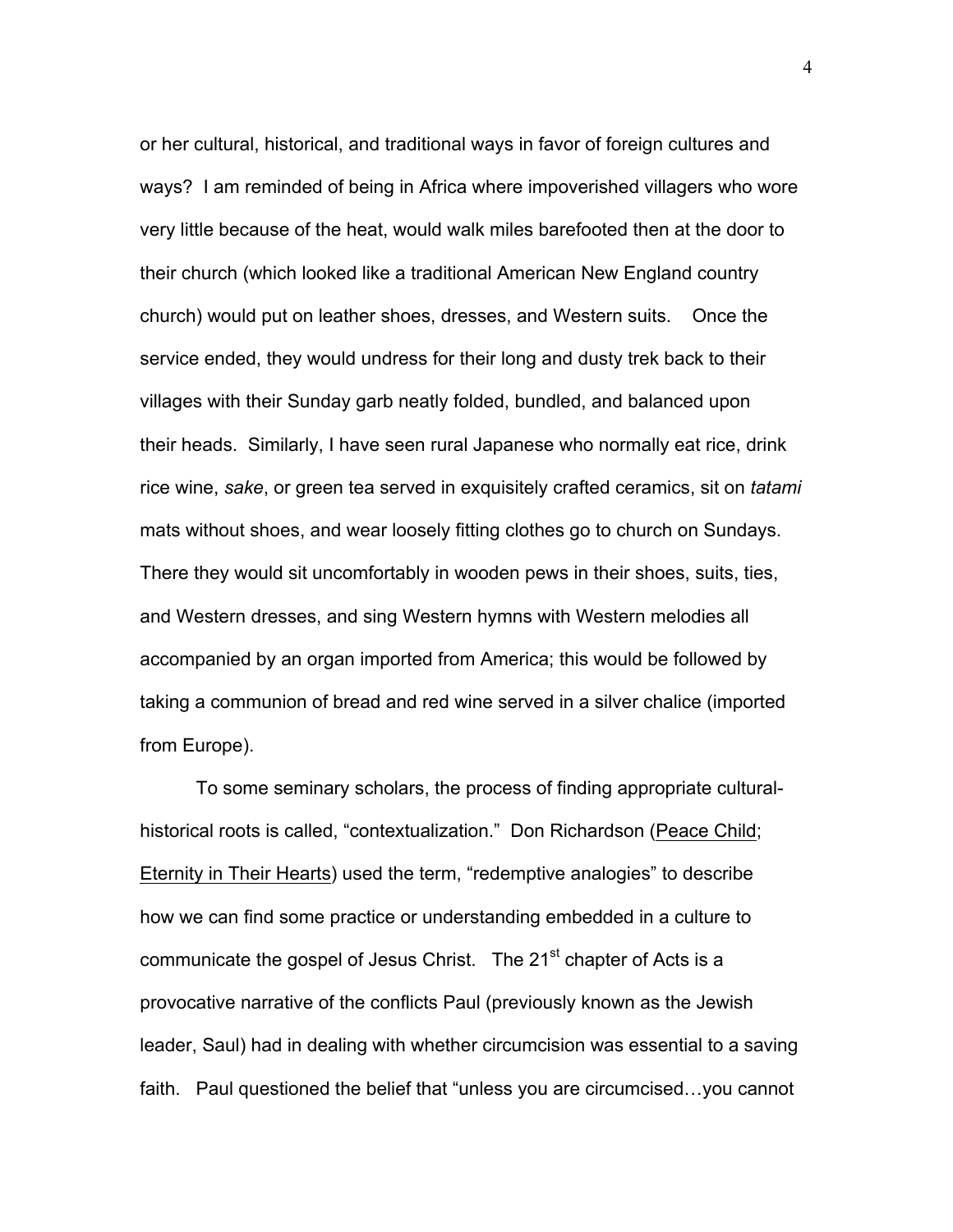be saved" (Acts 15:1). Paul strongly asserted that salvation is a question of belief, of love, of faith in Jesus and not taking on the core of Jewish identity which was so often seen as verified by the outward evidence of physical circumcision.

In the perspective of developmental psychology, healthy emotional growth and a successful transition through life's stages of life requires people to incorporate, even embrace, their national, tribal, cultural traditions rather than reject them in favor of a foreign orthodoxy. Thus Paul's affirmation of the spiritual validity of faith over circumcision, the search of Alex Haley for his African roots, the action of Moses of casting off his Egyptian role of privilege in favor of his Hebrew blood ties or the transformation of Gandhi from a barrister in suit and vest to a half naked Indian in dhoti weaving at a loom, all reflect the core search for psychological wholeness, integrity, and emotional truth.

In a psychological sense, it is the loss of identity, or in Erikson's term, identity confusion or diffusion, which causes disequilibrium and precipitates an "identity crisis." This can lead to a psychologically fragmented, dissociated, unintegrated, personality who withdraws from life, is indecisive and confused, and is incapable of moving to the next stage of intimacy.

When Japanese people, for example, can become spiritually mature by embracing rather than denying their cultural and traditional roots, can incorporate such elements as tea ceremony (*chado*), calligraphy (*sho*), flower arranging (*ikebana*), traditional instruments (*koto, shamisen, shakuhachi*), and wearing of traditional clothing (*kimono, yukata*), into their spiritual-religious lives, then they will achieve "ego synthesis" and "emotional integration."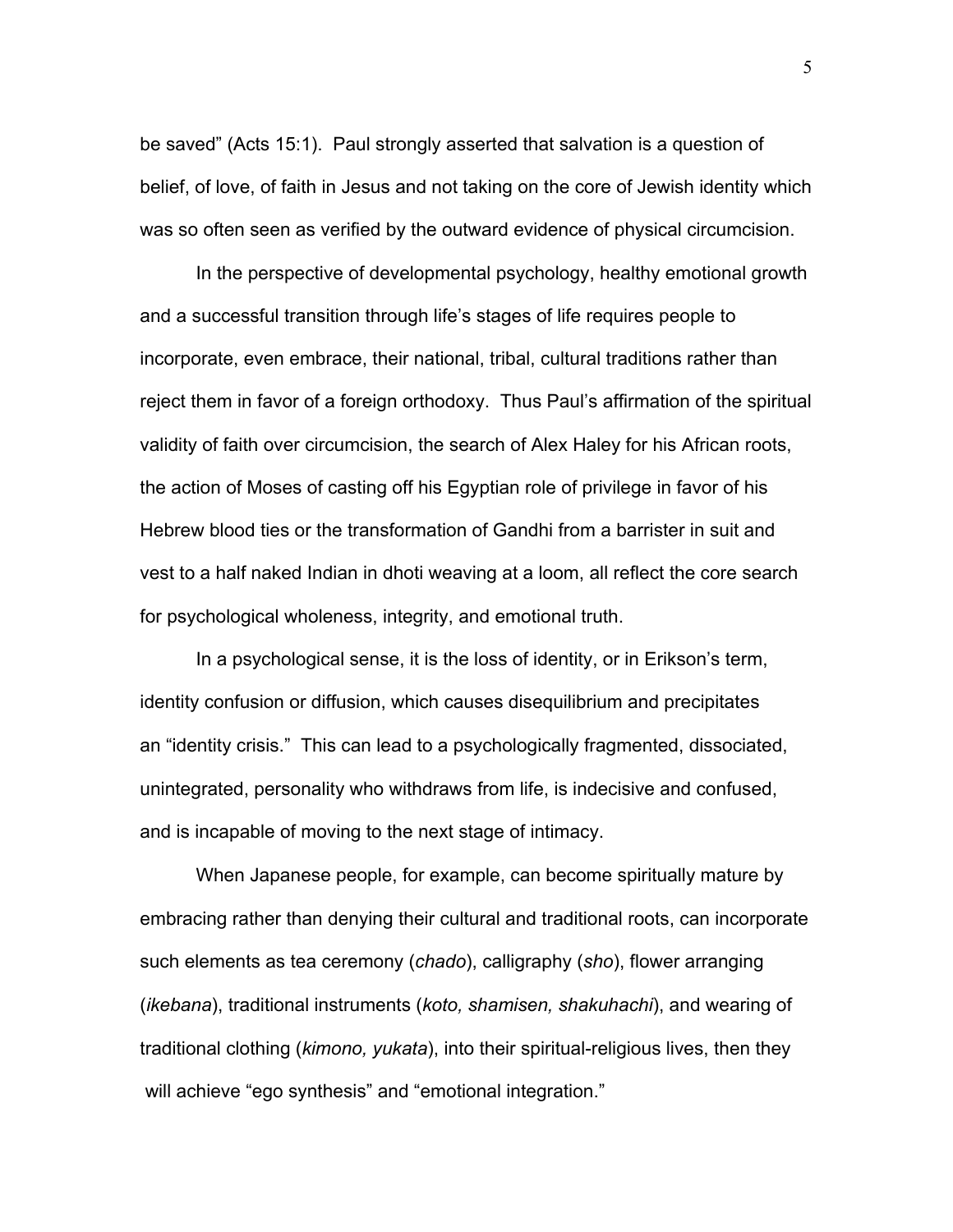As a psychologist who is also a minister of Jesus Christ who has counseled non-Western Christians in many nations, it has become evident to me that Christians can fall into a confused, weak, emotionally unhealthy spiritual life when they come to believe that though Jesus died for them spiritually, they must deny their traditional and cultural identities and become "Western" in order to be good Christians. This internal dichotomy leads many to equate Christianity with Western ways. They come to love God but hate their own identities.

Ultimately, however, non-Western Christians must come to know that their emotional resilience and strength of identity comes from a Christ who not only died for them but who accepts them "sono mama" (Japanese for "just as we are"). The power of God's love is manifest in His acceptance of us in the linking of each person's unique values within the context of a unique history of a unique peoples. True psychological and emotionally viability in stage development, the fulfillment of the fundamental Eriksonian tasks in life of ego synthesis and healthy identity formation can best be achieved by a Kelabit tribesman / tribeswoman becoming more uniquely Kelabit, by an Indian becoming more authentically an Indian, by a Japanese becoming more (rather than less) uniquely Japanese.

# **\*Joseph Paul Naoshi Ozawa, Ph.D. \*Joseph Paul Naoshi Ozawa,**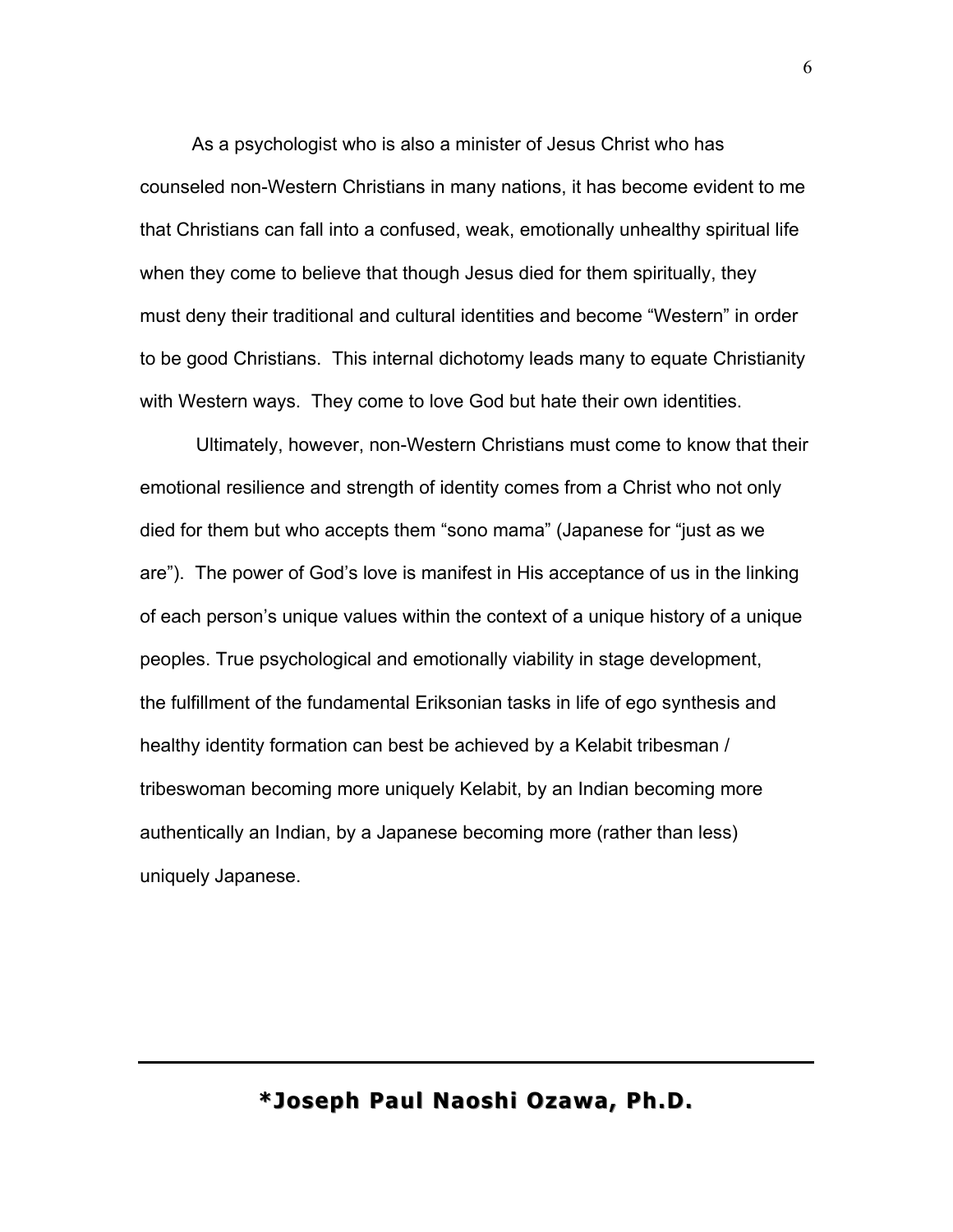### **Clinical Psychologist**

### **Summary:**

Dr. Ozawa has been in private practice for over 20 years dealing with all forms of psychopathology. For over 15 years, Dr. Ozawa specialized in working with the under privileged, the homeless, and victims of the poverty-abuse-addiction cycle and of stress / trauma.

In Singapore, Dr. Ozawa oversaw issues of juvenile crime, incarceration and probation analyses, domestic violence, child abuse, custody disputes and governmental management. Dr. Ozawa also consulted on issues of trauma, crises relief, stress, and healthcare with Tan Tok Seng Hospital, Crisis Relief Society and Healthcare Christian Fellowship of Singapore. From 2003-2005, Dr. Ozawa was posted out-station to Tokyo where he continued to work as a Senior Consultant Psychologist with Asia Pacific Mission, Ltd. of Singapore, dealing with the homeless and with the psychologically disturbed. Dr. Ozawa has also been a consultant to World Vision, International for over 10 years in over 18 nations, especially dealing with counseling, traumas, conflictresolution, wars and crises.

Dr. Ozawa's focus, at both the macro level (i.e. societal, governmental, educational) and the micro level (i.e. individual case work), is on dealing with "healing," "transformation" and "justice" -- the holistic transformation of individuals, families, organizations, communities and nations.

## **Education:**

| Ph.D.  | UNIVERSITY OF SOUTHERN CALIFORNIA 1980<br>Educational/Counseling Psychology; outside<br>major: General Psychology. |      |
|--------|--------------------------------------------------------------------------------------------------------------------|------|
| M.A.T. | <b>HARVARD UNIVERSITY</b><br>English & Education. Class Marshall                                                   | 1972 |
| A.B.   | <b>HARVARD UNIVERSITY</b><br>Government                                                                            | 1967 |

#### **Publications:**

Ozawa, J.P. "Blessed Are the Poor," Healthcare Christian Fellowship, January 2006, http://www.hcf.org.sg/

Ozawa, J.P. "The Family and Juvenile Justice Centre," in R. Magnus, Lim Hui Min, M. Mesenas & V. Thean (eds.), Rebuilding Lives, Restoring Relationships: Juvenile Justice and the Community. Eastern University Press: London, 2003.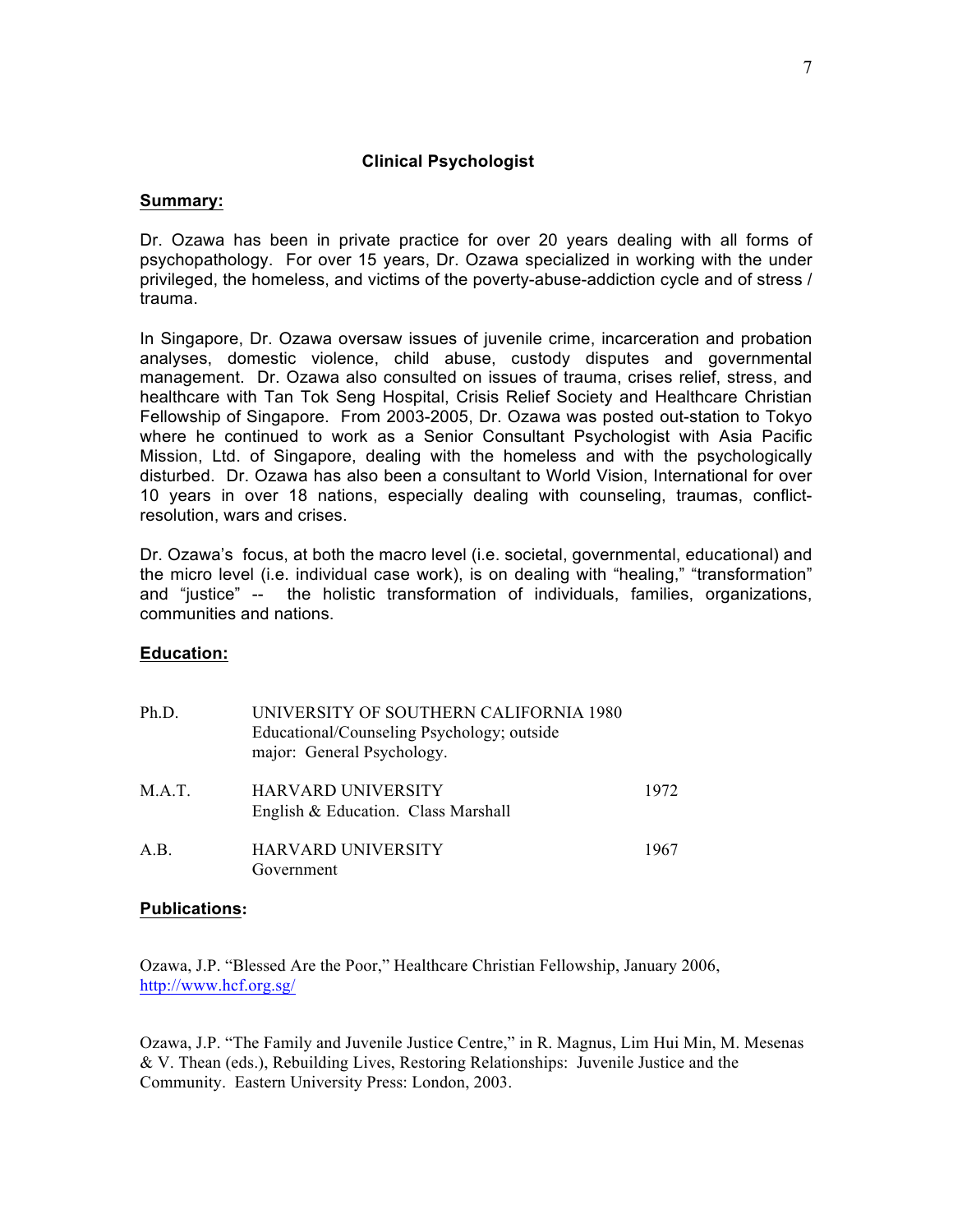Ozawa, J.P. ""Transformative Psychological Intervention: The Family Justice Team - treatment for "anomie" in Singapore and Japan," in Advances in Psychological Research, Nova Publishers: Hauppauge, NY, 2003, in final draft form.

Ozawa, J.P. Relational Distress and Self-Destructive Behaviours in Singapore. Plenary paper presented at the Japan Society of Social Psychiatry, 23<sup>rd</sup> Annual Congress. Morioka, Japan, 4 March 2003. Published in Japanese, Jan 2004.

Ozawa, J.P. Developing Holistic Approaches (to Restorative Justice) in Singapore, *Restorative Justice Online*, International Centre for Justice and Reconciliation, Prison Fellowship International, February 2003.

Ozawa, J.P. Juvenile Delinquency: An Asian Perspective. In Lim K.Tham & Lynette Balotta (Eds.), *Hedges and Edges: A Compendium for Social Workers, Counsellors and Family Therapists*, Care Corner: Singapore, 2002, 17-24.

Ozawa, J.P. Transformative Justice: Psychological Services in the Criminal, Family and Juvenile Justice Centres of the Subordinate Courts of Singapore, *Applied Psychology: An International Review,* 2002, *51*, 218-235.

Ozawa, J.P. Addressing the Criminogenic Effects of Divorce. *Law Gazette*, Law Society of Singapore, August 2001, 32-34.

Ozawa, J.P. Juvenile Offender Behaviour (JOB) Criteria: Assessing Risk of Recidivism in Juvenile Court. *Law Gazette*, Law Society of Singapore, July 2001, 14-16.

Ozawa, J.P. Twelve Steps and Group Treatment for Addictions. Paper presented at the First National Conference on Addiction Treatment, Institute of Mental Health, Singapore, 21 April 2001.

Ozawa, J.P. The Internet and Juvenile Crime in Singapore. Workshop paper presented at the  $8<sup>th</sup>$ Congress of the ASEAN Federation for Psychiatry and Mental Health, Singapore, 18 March 2001.

Ozawa, J.P. & Teong, E. A profile study of female juvenile offenders. *Research Bulletin*, *Subordinate Courts of Singapore*, 26, January 2001.

Ozawa, J.P. & Teong, E. Alcohol or drug abuse: relationship to domestic violence. *Research Bulletin*: *Subordinate Courts of Singapore*, *25,* December 2000.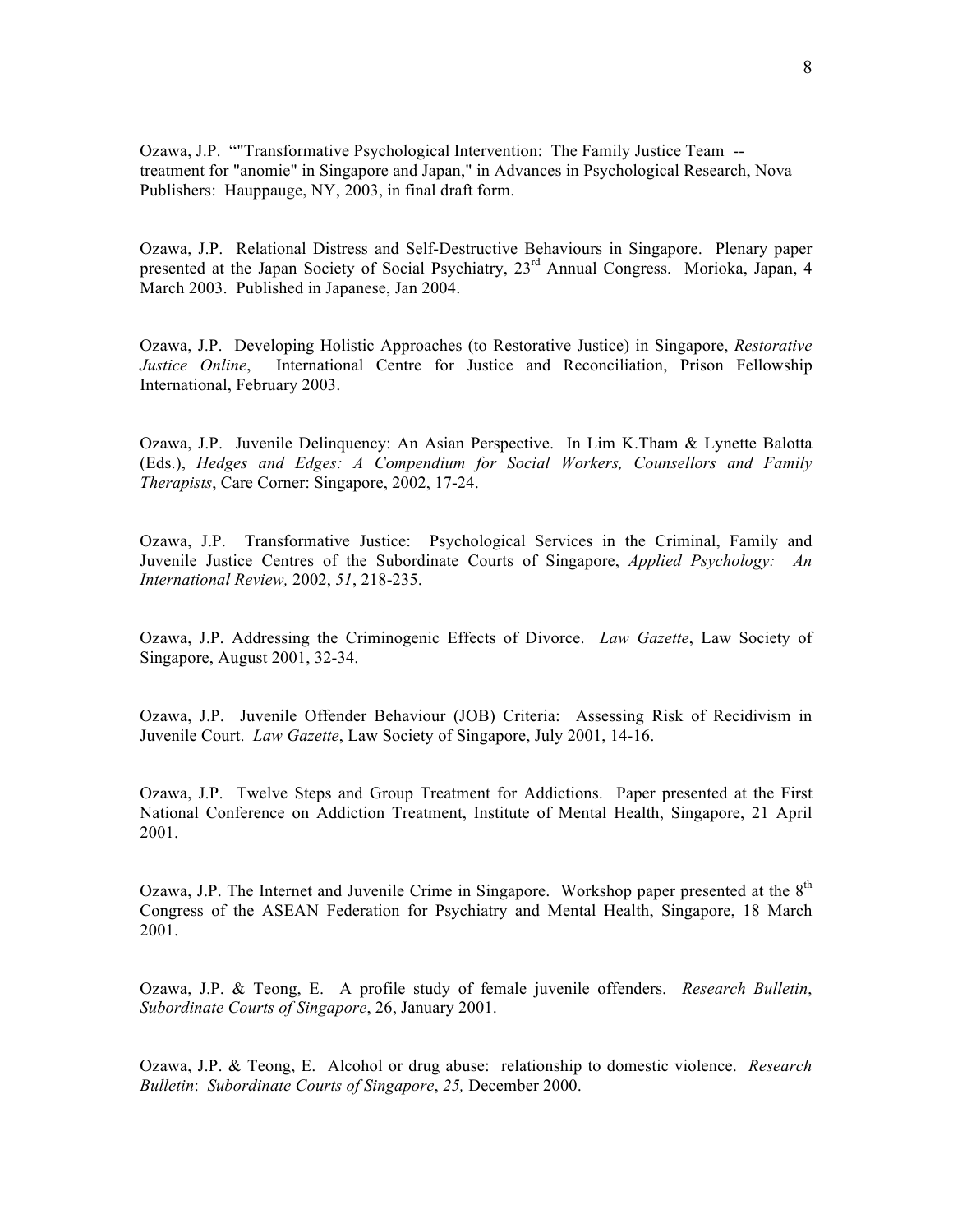Ozawa, J.P., Overview of the Assessment and Classification of Juvenile Offenders -- The Singapore Model. Paper presented at the Youth Justice 2000 Conference, Singapore, 13-15 Sept 2000.

Ozawa, J.P. & Loh, D. Wait unit your father comes home: a study of institutionalized male juveniles and parenting styles*. Research Digest, Ministry of Community Development*, Singapore, *3-4*, March 2000, 1-16.

Smith, C., Ozawa, J.P. et. al. *Stockholm Accord on Ethnic Cleansing*. An international document and accord framed at Stockholm (Sweden) and Skopje (Macedonia), 2000.

Ozawa, J.P. Power Counseling. Paper presented at the First International Conference on Christian Counseling, Atlanta, Georgia, November, 1988.

Ozawa, J.P. Prayer and deliverance in the healing of chronic disorders. Paper presented at the First International Conference on Christian Counseling, Atlanta, Georgia, November, 1988.

Michael, W.B. & Ozawa, J.P. The concurrent validity of a behavioral rating scale for assessing attention deficit disorder (DSM III), *Educational and Psychological Measurement*, 1983, *43*, 623- 625

Michael, W.B. & Ozawa, J.P. The diagnosis of attention deficit disorder (DSM III). Paper presented at the annual meeting of the American Psychological Association (Clinical Psychology Division), Los Angeles, August, 1981.

Ozawa, J.P. "Academic Freedom and Academic Due Process: A study in theory" (honors thesis, A.B., Harvard College, Harvard University, 1967.

#### **Media:**

Radio: Host of "Heart to Heart" live call-in radio show, Tuesday and Thursday nights (10:00 p.m. – 12:00 a.m.), 93.8 FM, MediaCorps of Singapore. General topic: "Building Relationships." (Oct 02 - Aug 03).

Television: Guest on Canadian television talk shows, "Miracle Channel" near Calgary, broadcast to over 10 million viewers in Canada and the USA.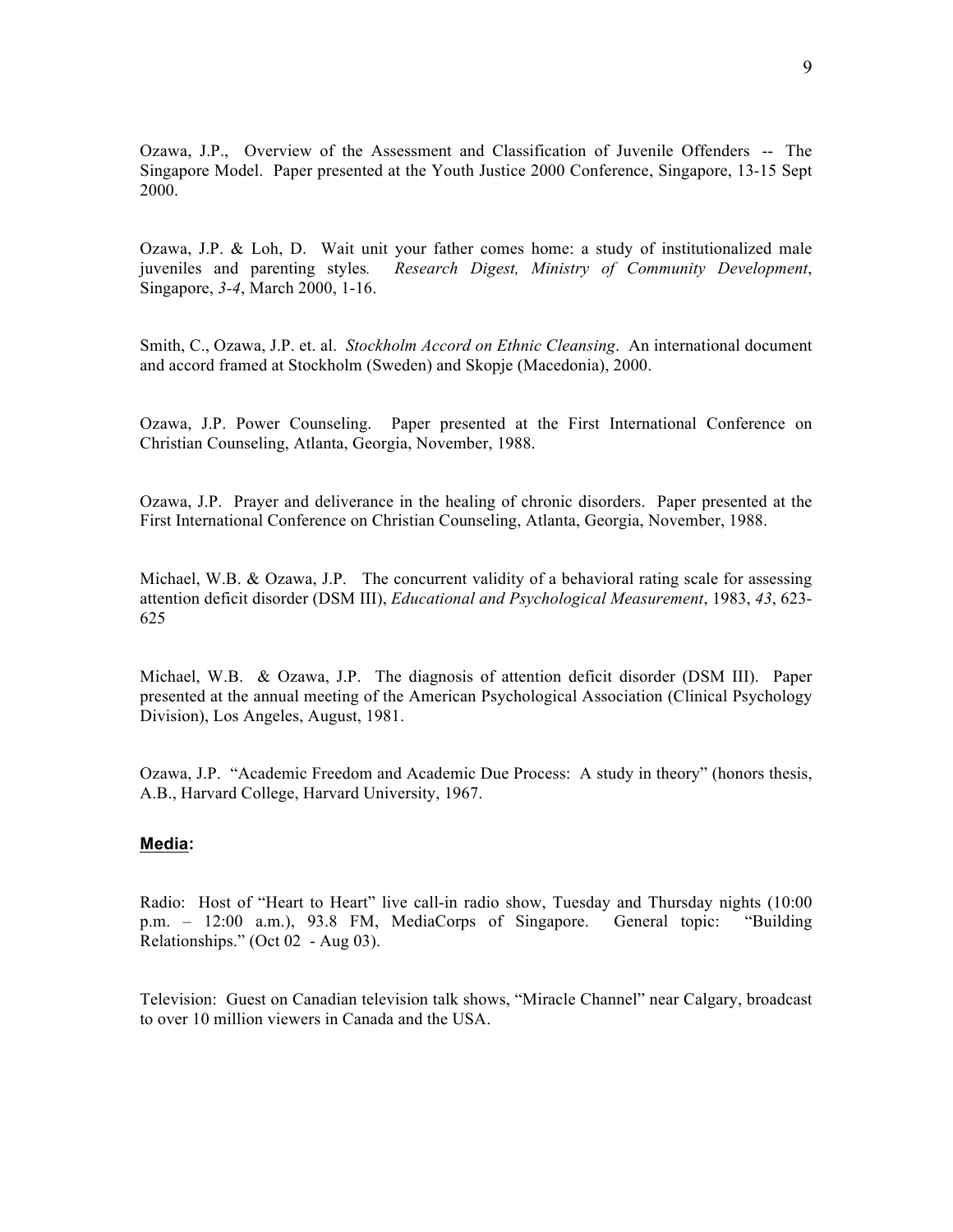Television: Author and main guest, "Hippopotamus Postman's True Stories of Love," Harvest Time Television, Shizuoka, Japan, (6 shows X 30 minutes) shown in Tokyo and Yokohama. Topic: Love and relationships. (2000 – 2002)

Television: Host of "Face to Face," (13 shows X 30 minutes), panel discussion show, ChannelNewsAsia of Singapore. General topic: families and youth. (2003)

Miscellaneous: Guest on Bangkok television talk show. Topic: juveniles and family issues. June 2003. Also on "Renew" (San Diego radio, late 1980's).

## **Internet References:**

Heart to Heart radio programme: http://www.gov.sg/judiciary/subct/mediaRelease/HeartToHeart.pdf

Singapore Kindness Movement speech: http://www.singaporekindness.org.sg/drozawa.html

Today newspaper interview: http://www.channelnewsasia.com/stories/todaynews/view/785/1/.html

Straits Times newspaper interview: http://careers.asia1.com.sg/st\_recruit/r20020427.html

Restorative Justice / juvenile delinquency: http://www.lawgazette.com.sg/2001-7/July01-focus3.htm http://www.restorativejustice.org/rj3/Feature/2003/feb/singapore.htm http://www.gov.sg/judiciary/subct/Juvenile/publications/LawgazetteJuly01(focus3).pdf

Conflict Management:

http://www.lawgazette.com.sg/2002-5/May02-socevents.htm

Stockholm Accords on Ethnic Cleansing: http://www.geocities.com/Athens/Olympus/5357/genocideaccords.html

#### **Professional qualifications:**

Senior Consultant Psychologist (Republic of Singapore government) Clinical Psychologist (USA: CA #PSY 7783; HI #PSY 909) Marriage, Family and Child Therapist (USA, CA #ML 8693) inactive Certified School Psychologist (USA, CA #SC24805) inactive

## **Board memberships / Advisory:**

Board member, Hospitality International Services (Chengdu, China) -- management

consultants to hotels and restaurants

Advisory Board member, Bridges of Peace International (Beirut, Lebanon) --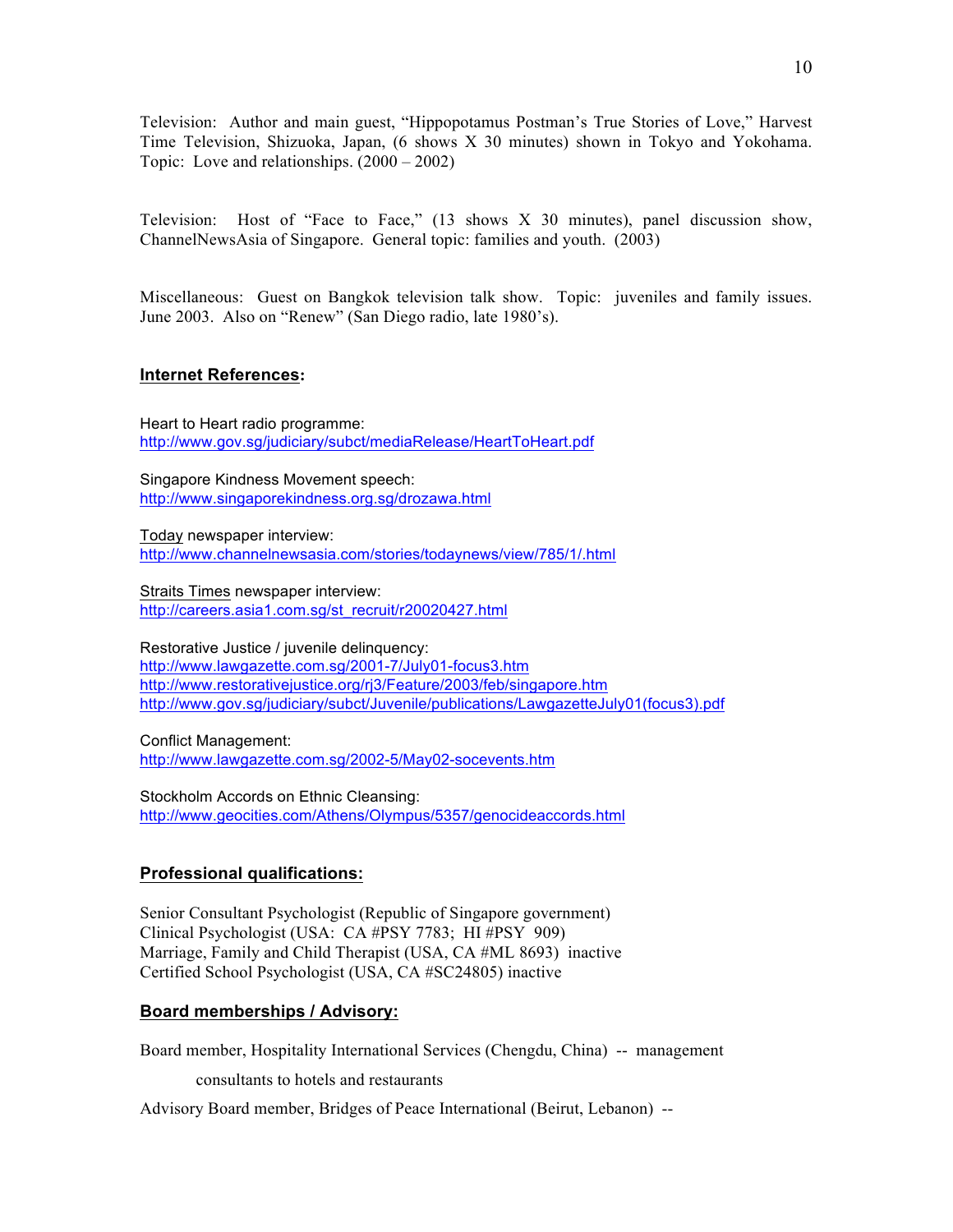orphanages and centers for abused women

## **Memberships:**

American Psychological Association Hawaii Psychological Association California State Psychological Association.

## **Employment:**

Senior Consultant Psychologist, Asia Pacific Mission, Ltd. of Singapore (Jul 1996 – Aug 2005)

• Consultancies: 1996-2005

Senior Consultant Psychologist (2003-2005), Tokyo, Japan.

Dealing with issues of depression, homelessness, trauma, suicide, anxiety disorders, phobias and youth problems.

Senior Director, Family and Juvenile Justice Centre, and Director of Psychological Services, Subordinate Courts, judiciary, government of Singapore (2000 – 2003).

Overseeing the assessment, counseling, profiling and research concerning juvenile offenders, adult recidivist criminals, conflict mediation and resolution, spousal battering cases, child protection, child abuse, beyond-parental-control, and divorce / custody cases for the Subordinate Courts of Singapore. Supervising psychologists, social workers, counselors and mediators. Consulting on issues of trauma counseling, disaster response, stress, and healthcare in a multi-cultural, multi-ethnic, multi-religious environment..

Head, Psychological Services Unit, Ministry of Community Development, government of Singapore (1998 – 2000)

Overseeing the assessment and psychotherapy of cases of juvenile probation, juvenile institutionalization, child welfare and abuse cases in a multi-cultural society.

Senior Consultant Psychologist: with Ministry of Education (govt. Singapore), Asia Pacific Mission, voluntary welfare organizations and non-governmental organizations in Singapore (1996 – present)

Special consultant to the Ministry of Education in the development of national curricula on juvenile sexuality education. Also, consultant to schools, hospitals, prisons and relief organizations on stress and trauma.

## **Private Practice** (1977-1996)